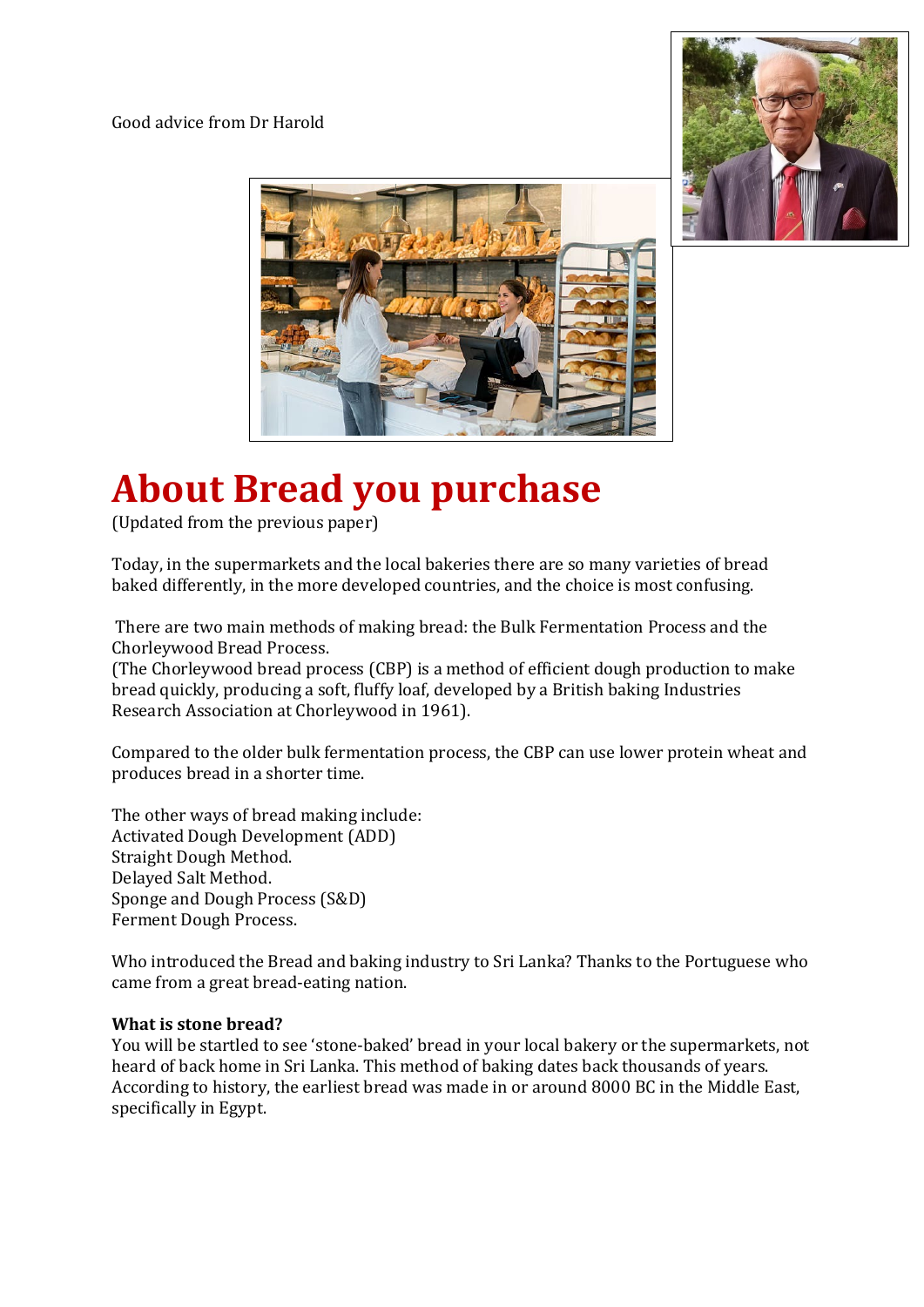Baking the bread on stone provides an earthy flavour, they are harder to touch than the common bread with a thick crust on top, not seen on the standard bread baked on metal trays.

# **What are the more health benefits of stone-baked bread?**

Stone-ground wheat retains more vitamins and minerals because the grain components stay together during processing. The flour used contains more vitamins, minerals, fats and fibre than milled whole wheat flour because it retains a higher percentage of bran and germ

## **Brown bread is healthy**

The brown bread you buy from the bakery or supermarket may not be a whole meal. Molasses or other things can give the bread a brown colour. Always read the ingredient list.

Real brown bread is considered more healthy than white bread because brown bread is made from wheat and white bread is made from processed flour.



Brown bread

Weight watchers must eat brown bread for its high fibre content. Due to the high fibre component, you can prevent overeating, and many experts recommend it for weight loss.

**The word "whole" should always appear before the name of the grain, such as whole wheat, whole oats, or whole rye. And it should be the first thing on the ingredient list.**

**Don't be misled by labels that say "multi-grain," "stone-ground," "100% wheat," "cracked wheat," or "seven-grain." These usually aren't whole grain.**

**The healthiest types of bread include:**

- **1. Bread made from sprouted whole grain, that has started to sprout from exposure to heat and moisture.**
- **2. Sourdough bread**



Regular bread is leavened with packaged yeast while sourdough bread is leavened with Lactobacillus bacteria and wild yeast. Here the flour is mixed with water and allowed to sit until microbes move in and ferment it.

Sourdough bread is considered a prebiotic to the beneficial microbes in your large gut responsible for the health and preventing inflammatory diseases of the large gut. These bread are lower in gluten than other bread.

**3.** Other types of healthy bread include Oat bread, Flatbread, Gluten-free bread.

*Warning: Putting bread in the fridge will make it go stale quicker. Storage: Bread from the grocery store will stay fresh for 2 to 4 days if you leave it on the counter. Bakery bread, which usually has fewer preservatives, will keep 1 to 3 days. If you want to store bread for longer, put it in the freezer. It will stay fresh for 2 to 3 months.*



A sourdough slice of bread Vs a slice of factory-made bread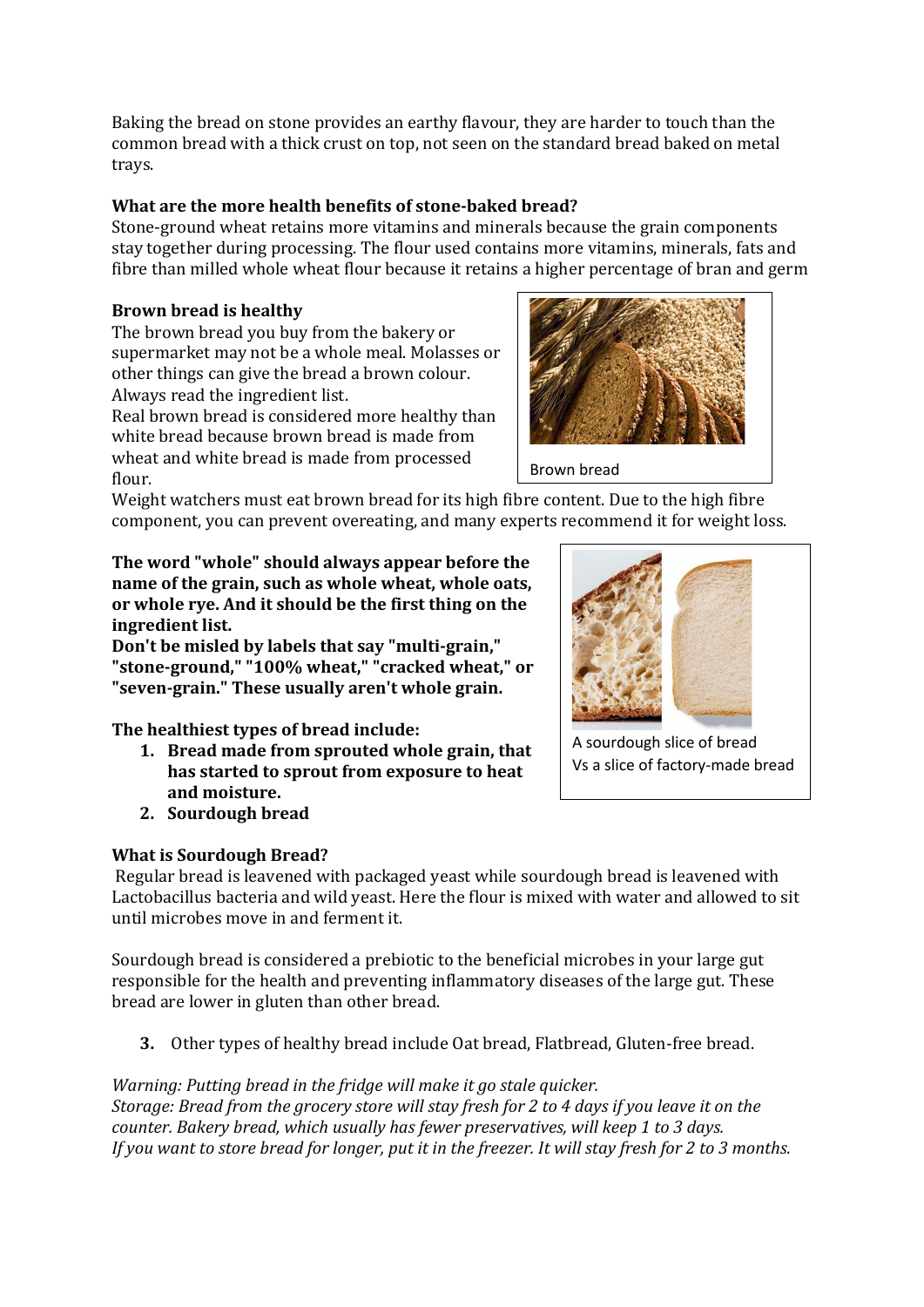### **Salt in bread baking**

In bread making the amount of salt added that is considered normal ranges from 1.8% to 2.2% of the total amount of flour, which varies according to the recipes. Anything over 2.2% of the norm is considered too salty.

#### **Loading a lot of salt: If you eat toast in the morning, a sandwich at lunch, and a roll with dinner, you're not just loading up on carbohydrates. You're also eating a lot of salt.**

Most people get too much salt. Bread and rolls are the No. 1 source, beating out chips and other junk food when it comes to food sources.

A single slice of bread isn't high in salt. A slice of wheat bread has about 147mg of sodium. Eating bread several times a day adds up. Too much salt raises blood pressure. It can put you at risk of heart attack or stroke.

Enriched bread: The word "enriched' appears on white bread and other bread products made from refined grains. Refining helps make bread light and airy and gives it longer shelf life.

But it also strips away fibre, iron, and many B vitamins. "Enriched" just means that B vitamins and iron are added back after refining. But fibre may not be added back to "enriched" bread. Fibre is found in bread made with whole grains though, so that's your healthier choice.

When you visit Sri Lanka, you'll be eating white bread: wholemeal bread is not popular double the price of white bread, and not freely available in the supermarkets.

Most working people in Sri Lanka eat bread and dhal

curry for breakfast. The white soft bread baked in Sri Lankan bakeries is a treat to eat with dhal curry. No other variety of bread will give that flavour and taste, and you never get bored.

## **Roast Paan: Srilankan Soft Bread**

Roast Paan is a bread that is baked not as a whole loaf but in slices, which makes it easier to just peel off and eat. Super soft it is the perfect carrier for spicy curries. These roasted bread slices come in two sizes, and most popular, and most times you may have to wait in queues to purchase them, as they are baked at certain hours of the day in the local bakeries

**Nutritionally, each slice has 126kcal: Saturated fat 8g: Carbs 6g: sugar 5g: Sodium 1218mg: potassium 29mg: fat 11g.**

#### **New thought on white bread compared to wheat bread- for diabetes.**

For some people study suggests that blood sugar levels did not rise- a process called the glycaemic response) with white bread or leavened wheat bread. The researchers found that there were individual variations, and the blood sugar level did not rise comparable to the





Bread and dhal curry